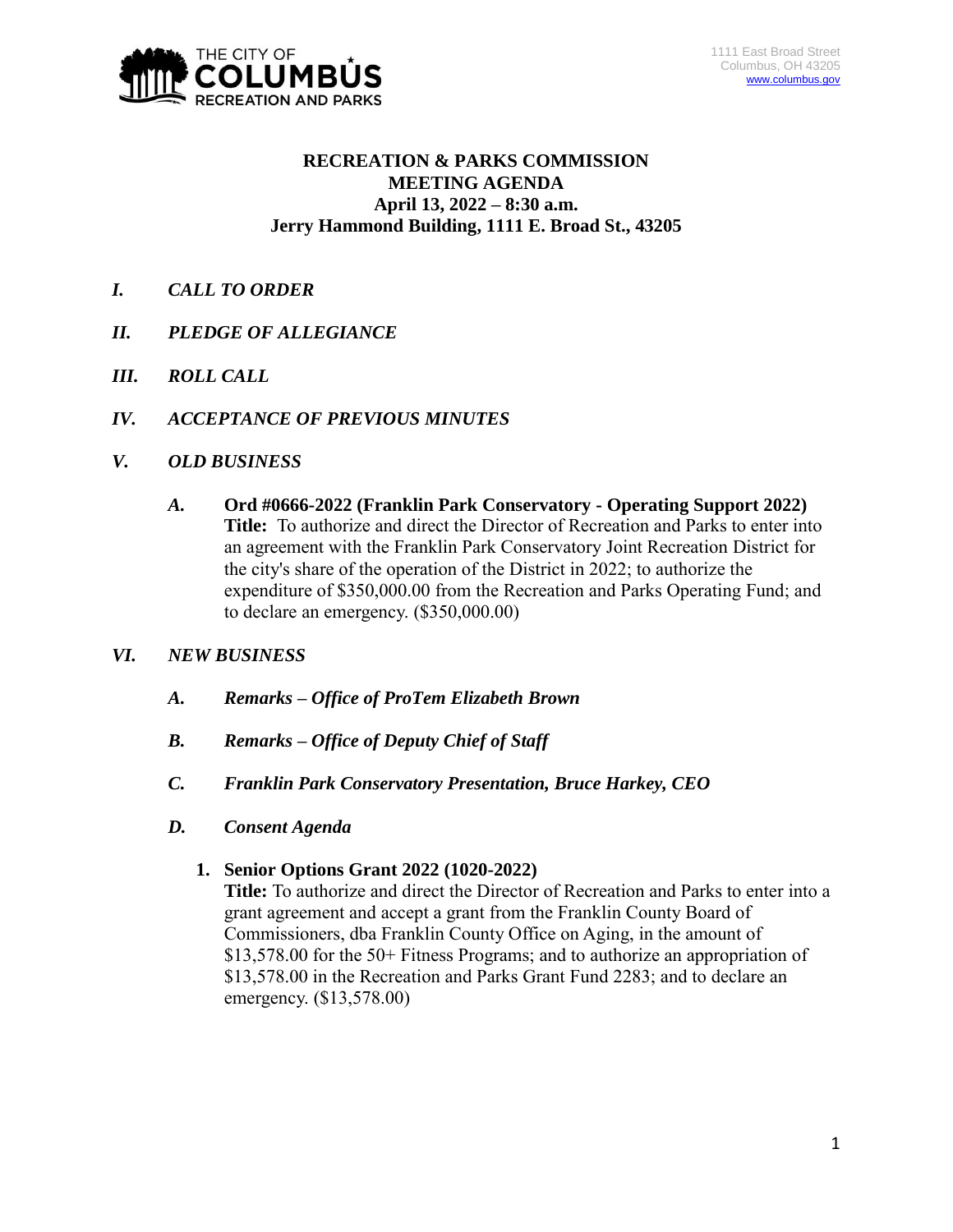

# *E. Administration Agenda*

# **2. Alum Creek Trail – Champions Bridge Superstructure Replacement (1075- 2022)**

**Title:** To authorize the Director of the Recreation and Parks Department to enter into contract with GPD Group to provide professional engineering services for the Champions Bridge Superstructure Replacement and to authorize an expenditure of \$51,808.14 from the Recreation and Parks Voted Bond Fund; to waive the competitive procurement provisions; and to declare an emergency. (\$51,808.14)

#### **3. Alum Creek Trail – Johnstown Road East Side Connector (1076-2022)**

**Title:** To authorize and direct the Director of Recreation and Parks to modify an existing contract with Righter Company, Inc. (ord. 0918-2020) to provide construction services associated with the Alum Creek Trail – Johnstown Road East Side Connector (Project); to authorize an expenditure of \$280,000.00 from the Recreation and Parks Voted Bond Fund; and to declare an emergency. (\$280,000.00)

Proposals were originally advertised through Vendor Services, in accordance with City Code Section 329, on March 11<sup>th</sup>, 2020 and received by the Recreation and Parks Department on April 2<sup>nd</sup>, 2020. Proposals were received from the following companies:

| Company               | <b>Status</b> | Amount         |
|-----------------------|---------------|----------------|
| Righter Company, Inc. | MAJ           | \$2,074,779.87 |

After reviewing the bids that were submitted, it was determine that Righter Company, Inc. was the lowest and most responsive bidder. Righter Company, Inc. and all proposed subcontractors have met code requirements with respect to prequalification, pursuant to relevant sections of Columbus City Code Chapter 329.

#### **4. Champions Golf Course and Kilbourne Run Barn Improvements (1077- 2022)**

**Title:** To authorize the Director of the Recreation and Parks Department to enter into contract with Schorr Architects for the Champions Golf Course and Kilbourne Run Barn Improvements project and to authorize an expenditure of \$128,000.00 from the Recreation and Parks Voted Bond Fund; and to declare an emergency. (\$128,000.00)

Proposals were advertised to three pre-qualified A/E firms that were pre-qualified through the bi-annual Request for Statement of Qualification (RFSQ) process through Vendor Services, in accordance with City Code Section 329, on March 10<sup>th</sup>, 2021 and received by the Recreation and Parks Department on March 24<sup>th</sup>, 2021. Request for proposals were sent to the following companies:

| Company                  | <b>Status</b> | Amount $*$ |
|--------------------------|---------------|------------|
| <b>Schorr Architects</b> | <b>MAI</b>    | N/A        |
| <b>BBCO</b>              | <b>MBE</b>    | N/A        |
| Latus Studio             | <b>MAI</b>    | N/A        |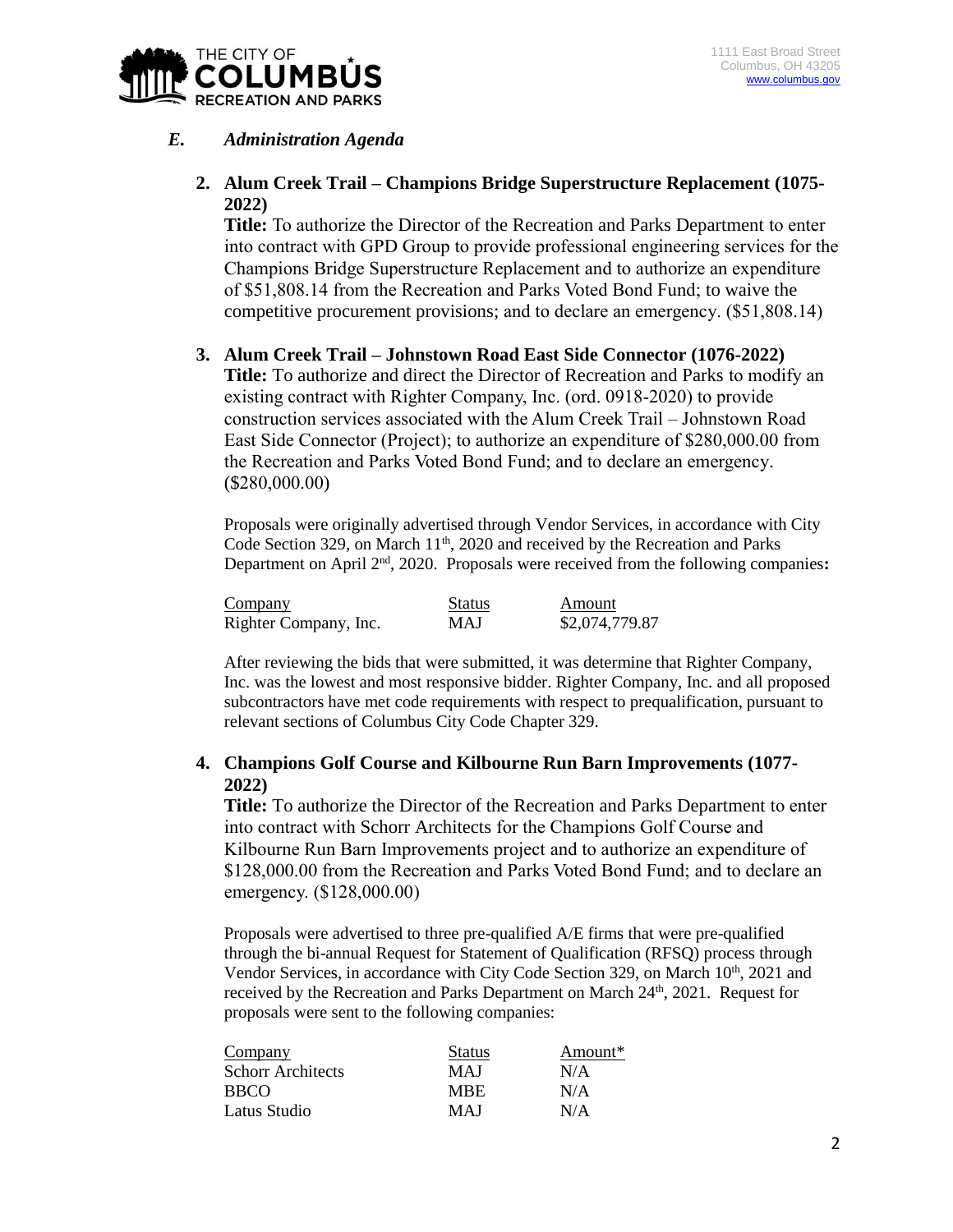

\*Note, design contracts are quality based selections and not based on price. Costs were not requested nor where they part of this evaluation.

In accordance with City Code, a selection team evaluated the proposals and recommended Schorr Architects be selected to perform the work. The firm was chosen based on their referenced projects, experience, qualifications, availability, timeline, and project approach.

## **5. Clean Ohio Trails Fund Grant Acceptance and Appropriation---Eastmoor Green Line (1078-2022)**

**Title:** To authorize and direct the Director of the Recreation and Parks Department to accept a grant and enter into a grant agreement with the Ohio Department of Natural Resources in the amount of \$ 463,730.00 for construction funding for the Eastmoor Greenline; to authorize the appropriation of \$463,730.00 to the Recreation and Parks Grant Fund; and to authorize the City Auditor to transfer \$194,770.00 within the Recreation and Parks Voted Bond Fund for the local match; and to declare an emergency.

#### **6. Italian Village Park Improvements Design Contract (1079-2022)**

**Title:** To authorize and direct the Director of the Recreation and Parks Department to enter into contract with Implement, LLC, to provide professional design services for the Italian Village Park improvements and to authorize an expenditure of \$89,600.00 from the Urban Infrastructure Recovery Fund and the Recreation and Parks Voted Bond Fund; and to declare an emergency. (\$89,600.00)

Proposals were advertised through Vendor Services, in accordance with City Code Section 329, on January 14th, and received by the Recreation and Parks Department on February 8<sup>th</sup>, 2022. Proposals were received from the following companies:

| Company                   | <b>Status</b> | Amount* |
|---------------------------|---------------|---------|
| Implement, LLC (Columbus) | <b>MAJ</b>    | N/A     |
| <b>MKSK</b> (Columbus)    | MAJ           | N/A     |

\*Note, design contracts are quality based selections and not based on price. Costs were not requested nor where they part of this evaluation.

In accordance with City Code 329.17, a selection team evaluated the proposals and recommended Implement, LLC. be selected to perform the work. The firm was chosen based on their referenced projects, past experience, qualifications, availability, schedule, and their project approach.

## **7. NatureWorks Fund Grant Acceptance and Appropriation---Linview Park (1081-2022)**

**Title:** To authorize and direct the Director of the Recreation and Parks Department to accept a grant and enter into a grant agreement with the Ohio Department of Natural Resources in the amount of \$ 46,505.00 for the NatureWorks Round 27 grant fund---Linview Park; to authorize the appropriation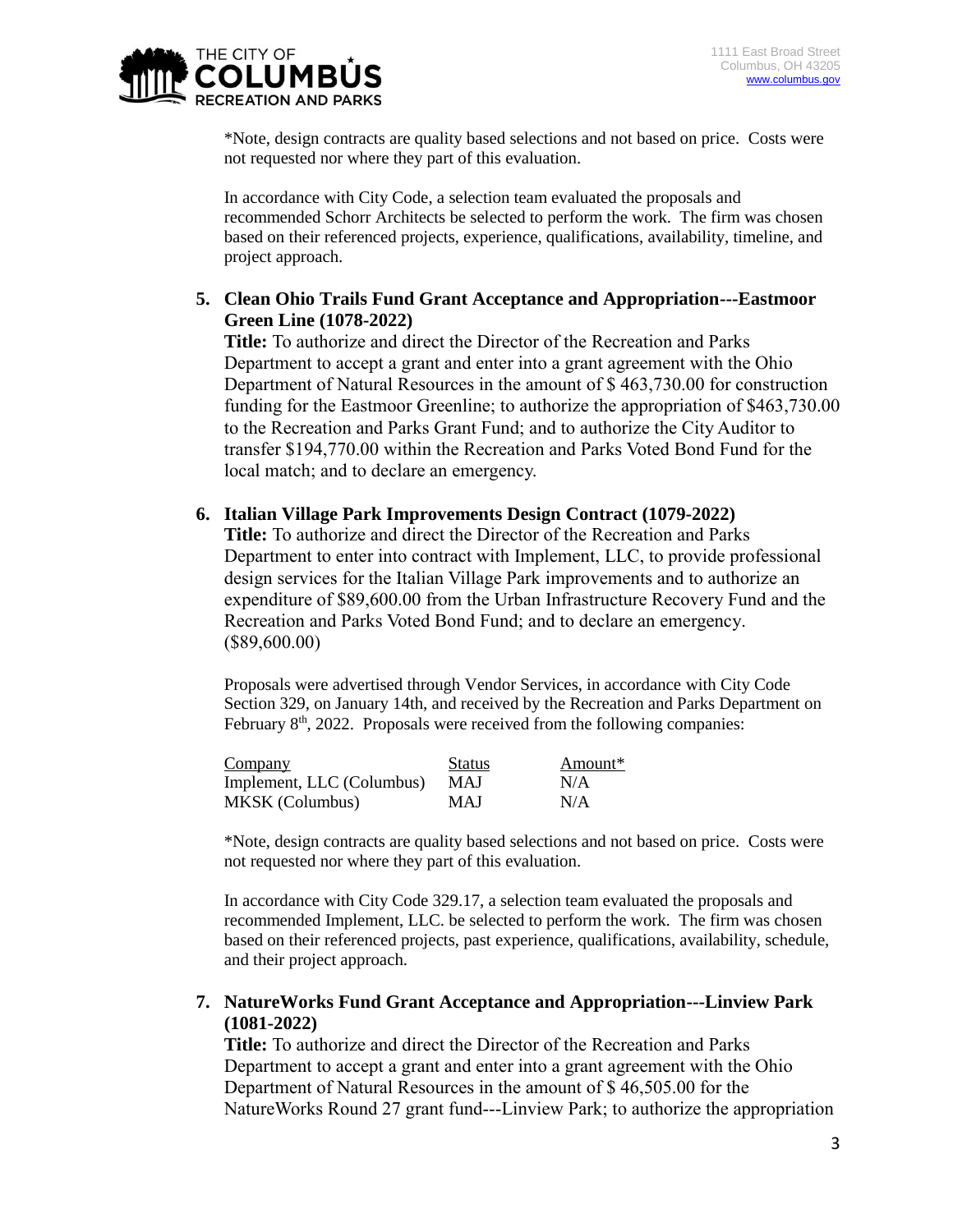

of \$46,505.00 to the Recreation and Parks Grant Fund; and to authorize the City Auditor to transfer \$139,515.00 within the Recreation and Parks Voted Bond Fund for the local match; and to declare an emergency.

**8. Olentangy Trail – Confluence Bridge and Park Improvements--Design Contract Modification (1082-2022)**

**Title:** To authorize and direct the Director of the Recreation and Parks Department to modify an existing contract with Burgess and Niple, Ltd. (Ord. 1272-2019) to provide additional engineering services for the Olentangy Trail – Confluence Bridge and Park Improvements; to authorize an expenditure of \$126,463.51 from the Recreation and Parks Voted Bond Fund; and to declare an emergency.

Proposals for the project were advertised through Vendor Services, in accordance with City Code Section 329, on March 15, 2017 and received by the Recreation and Parks Department on April 14, 2017. Proposals were received from the following companies:

| Company           | <b>Status</b> | Amount* |  |
|-------------------|---------------|---------|--|
| Burgess & Niple   | MAJ           | N/A     |  |
| Prime AE          | <b>MAJ</b>    | N/A     |  |
| Korda Engineering | MAJ           | N/A     |  |
| <b>GPD</b> Group  | MAJ           | N/A     |  |
| <b>EMH&amp;T</b>  | MAJ           | N/A     |  |

\*Note, professional services are quality based selections and not based on price. Costs were not a part of this evaluation.

In accordance with City Code, a selection team evaluated the proposals and recommended Burgess and Niple be selected to perform the work. The firm was chosen based on their reference projects, experience, qualifications, availability, timeline, and project approach.

#### **9. Rickenbacker Woods House (1083-2022)**

**Title:** To authorize and direct the Director of the Recreation and Parks Department to transfer maintenance responsibilities and ownership of 1334 E. Livingston Ave. to the Land Redevelopment Division of the Department of Development and also authorize the Department of Development to enter into a lease agreement with the Rickenbacker Woods Museum. This would allow for the continued, already established and supported, partnership with Rickenbacker Woods Technology Museum and Historic Park, Inc., a non-profit entity originally created in 2003 to manage the museum.

- *F. Recreation & Program Services Agenda – No Legislation*
- *G. Parks Operations & Maintenance Agenda – No legislation*
- *H. Youth & Family Development Agenda – No legislation*